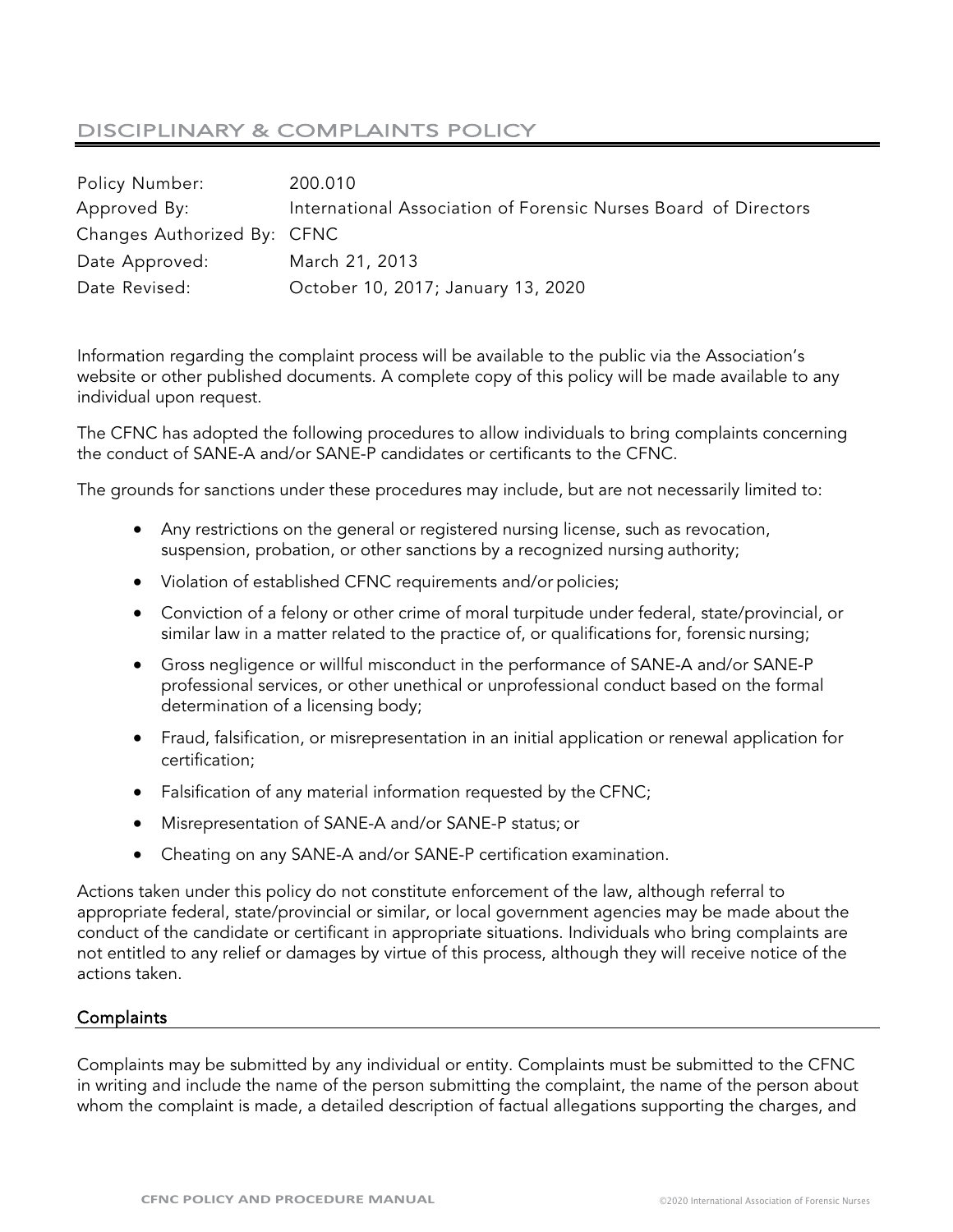any relevant supporting documentation. Information submitted during the complaint and investigation process is considered confidential and will be handled in accordance with the CFNC's confidentiality policy. Inquiries or submissions other than complaints may be reviewed and handled by the CFNC or its staff members at its discretion.

Upon receipt and preliminary review of a complaint involving the certification program, the certification director in consultation with the CFNC Chair may conclude, in their discretion, that the submission:

- Contains unreliable or insufficient information, or
- Is patently frivolous or inconsequential.

In such cases, the certification director and CFNC Chair may determine that the submission does not constitute a valid and actionable complaint that would justify bringing it before the CFNC for investigation and a determination of whether a violation of substantive requirements of the certification process has occurred. If so, the certification director and CFNC Chair will notify the submitting party that no further action will be taken. All such preliminary dispositions by the CFNC Chair are reported to the CFNC at its next meeting.

Preliminary review will be conducted within fifteen (15) business days of receipt of the complaint.

If the certification director and the CFNC Chair deem a submission to be a valid and actionable complaint, the CFNC Chair will ensure that written notice is provided to the candidate or certificant whose conduct has been called into question, advising that a complaint has been received and informing the candidate or certificant of basic information about the complaint (including the name of the person submitting the complaint unless the CFNC considers this information to be confidential) and that an investigation is being initiated. The candidate or certificant whose conduct is at issue may submit information relevant to the complaint to the CFNC within fifteen (15) days of the notification. The Chair also will ensure that the individual submitting the complaint receives notice that the CFNC is reviewing the complaint.

# Complaint Review

For each complaint that the certification director and Chair conclude to be valid and actionable, the Chair refers to the CFNC to authorize an investigation into the specific facts or circumstances to the extent necessary to clarify, expand, or corroborate the information provided by the submitter.

The Chair appoints a Review Committee of three (3) or more individuals, who may or may not be members of the CFNC, to investigate and make an appropriate determination with respect to each such valid and actionable complaint; the Review Committee may review one (1) or more such complaints as determined by the Chair. The Review Committee initially determines whether it may appropriately review the complaint under these policies or whether the matter should be referred to another entity engaged in the administration of law. Other members of the CFNC and/or the Association's staff or legal counsel may assist the Review Committee in the conduct of its investigation, if requested. The Chair exercises general supervision over all investigations.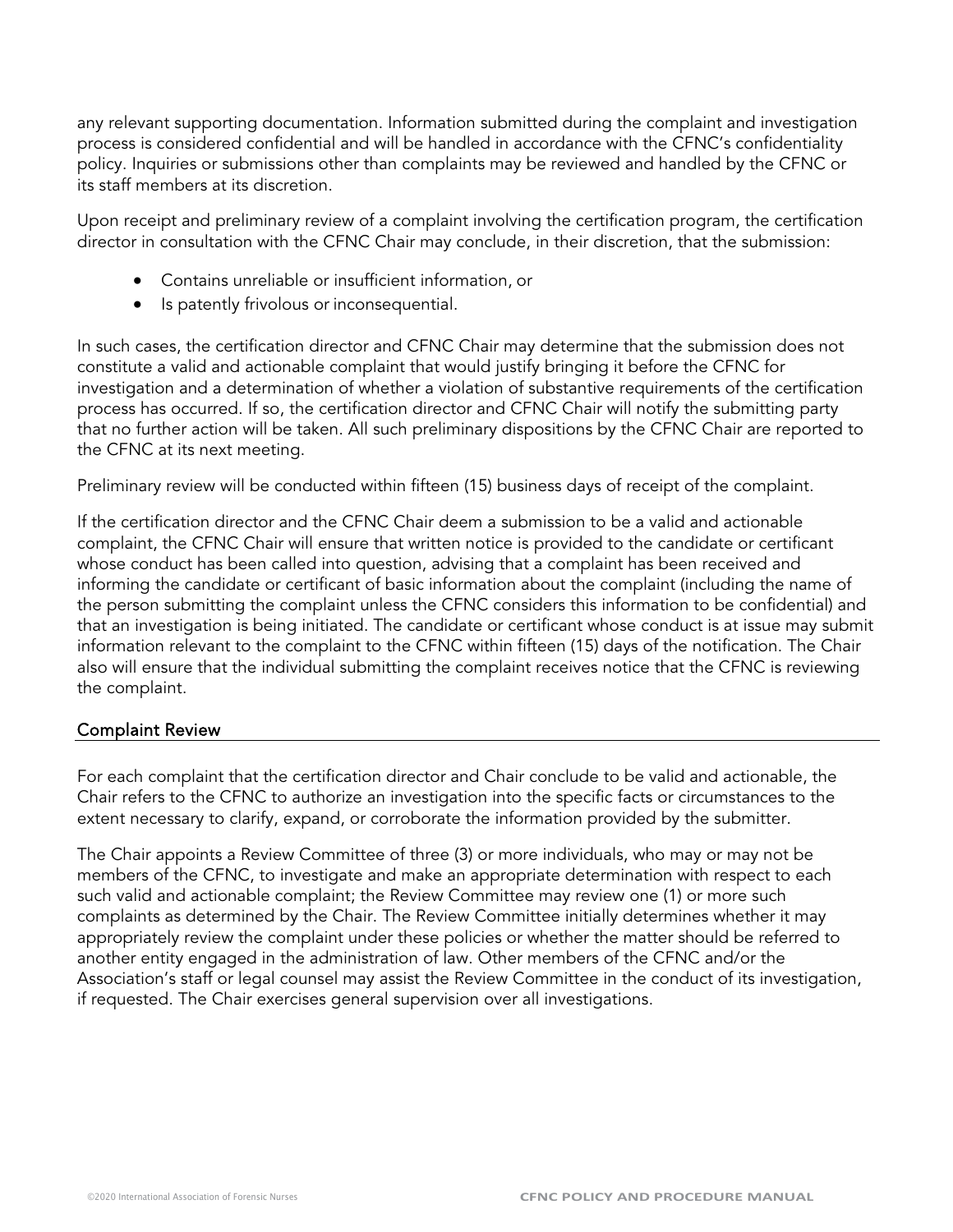Both the individual submitting the complaint and the candidate or certificant who is the subject of the investigation (or his or her employer) may be contacted for additional information with respect to the complaint. The Review Committee, or the CFNC on its behalf, may at its discretion contact such other individuals who may have knowledge of the facts and circumstances surrounding the complaint.

All investigations and deliberations of the Review Committee and the CFNC are conducted objectively, without any indication of prejudgment, and are conducted in confidence, with all written (paper) communications sealed and marked "Personal and Confidential." An investigation may be directed toward any aspect of a complaint that is relevant or potentially relevant. Formal hearings are not held and the parties are not expected to be represented by counsel, although the Review Committee and CFNC may consult its own counsel.

Members of the Review Committee may be reimbursed for reasonable expenses incurred in connection with the activities of the Committee.

### Determination of Violation

Upon completion of an investigation, the Review Committee submits a recommendation to the CFNC whether a candidate or certificant's conduct constitutes grounds for disciplinary action. If the Review Committee recommends that no grounds for disciplinary action exist, the complaint is dismissed with notice to the candidate or certificant, the individual's employer (if involved in the investigation), and the individual or entity who submitted the complaint. A summary report is also made to the CFNC.

When the Review Committee recommends disciplinary action, the Review Committee also recommends imposition of an appropriate sanction. If the Review Committee so recommends, a proposed determination with a proposed sanction is prepared under the supervision of the Chair and is presented by a representative of the Review Committee to the CFNC along with the record of the Review Committee's investigation.

The CFNC reviews the recommendation of the Review Committee based upon the record of the investigation. The CFNC may accept, reject, or modify the Review Committee's recommendation, either with respect to the determination of grounds for disciplinary action or the recommended sanction to be imposed. If the CFNC determines that grounds for disciplinary action exist, this determination and the imposition of a sanction are promulgated by written notice to the candidate or certificant and to the individual submitting the complaint. The CFNC advises the candidate or certificant that they may provide a written response within thirty (30) days of notification. The Chair of the CFNC will report to the Association's Board of Directors all determinations by the CFNC in which grounds are found to exist for disciplinary action and sanction(s).

In certain circumstances, the CFNC may consider a recommendation from the Review Committee that the candidate or certificant who is the subject of the complaint be offered an opportunity to submit a written assurance that the conduct in question has been terminated and will not recur. The decision of the Review Committee to make such a recommendation and of the CFNC to accept it is within their respective discretionary powers. If such an offer is extended, the candidate or certificant at issue must submit the required written assurance within thirty (30) days of receipt of the offer, and the assurance must be submitted in terms that are acceptable to the CFNC. If the CFNC accepts the assurance, notice is given to the candidate or certificant and to the submitter of the complaint.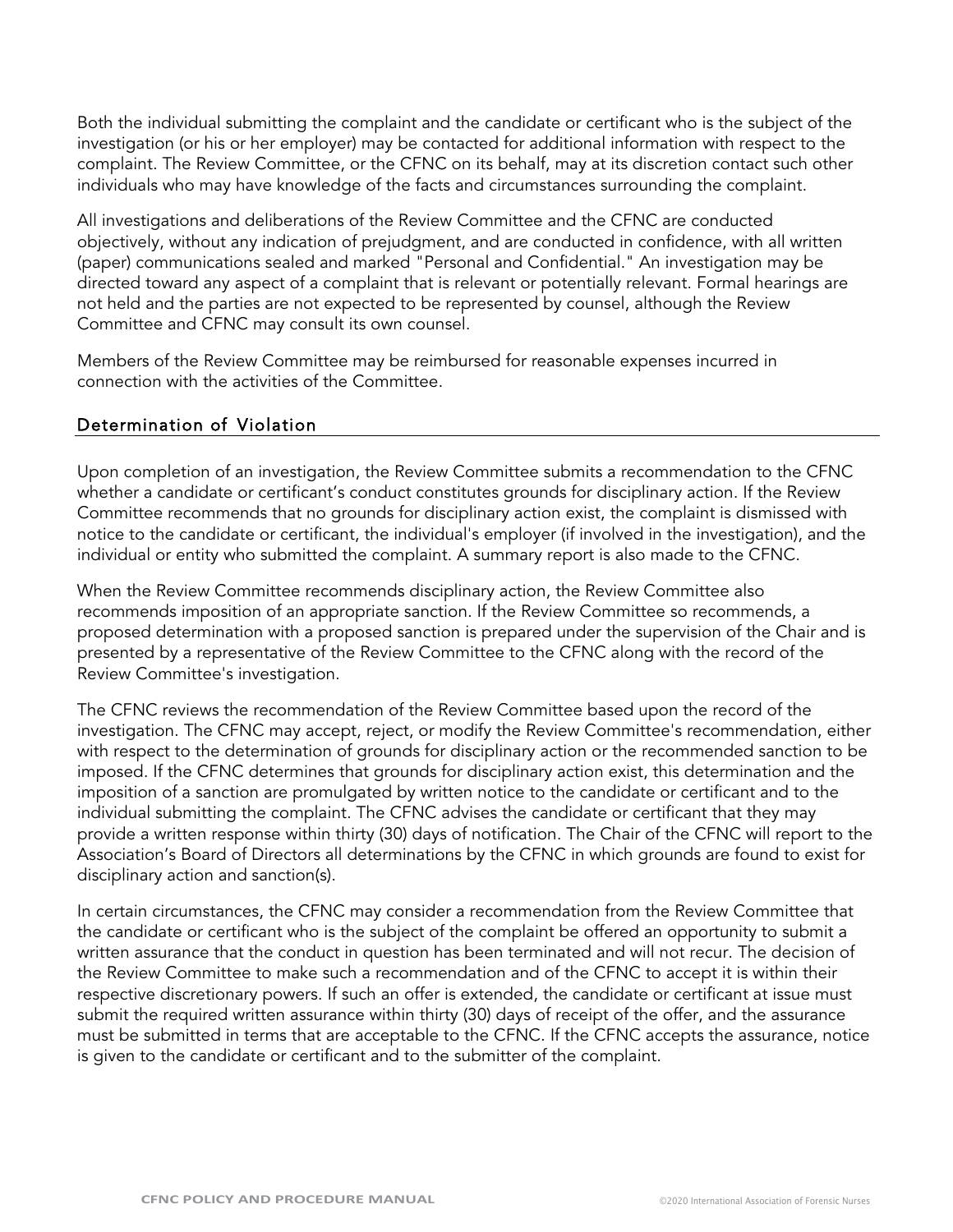#### Sanctions

The CFNC may impose any of the following sanctions, which must reasonably relate to the nature and severity of the violation, focusing on reformation of the conduct of the candidate or certificant and deterrence of similar conduct by others:

- Written reprimand to the candidate or certificant;
- Suspension of the candidate or certificant for a designated period; or
- Termination of the certificant's certification.

For each of these three (3) sanctions, the CFNC will publish on the Association's website a summary of the determination, the date, and the sanction with the candidate or certificant's name. This information will be published only after any appeal has either been considered or the appeal period has passed.

Reprimand in the form of a written notice from the Chair normally is sent to a candidate or certificant who has received his or her first substantiated complaint. Suspension normally is imposed on a candidate or certificant who has received two (2) substantiated complaints. Termination normally is imposed on a certificant who has received two (2) substantiated complaints within a two (2) -year period, or three (3) or more substantiated complaints. The CFNC may at its discretion, however, impose any of the sanctions, if warranted, in specific cases.

Where certification has been terminated, the certificant will have his or her certification revoked. If certification is revoked, any and all certificates or other materials requested by the CFNC must be returned promptly to the CFNC.

# Appeal

Within thirty (30) days of the receipt of notice of a sanction determination by the CFNC, the affected candidate or certificant may submit in writing a request for an appeal to the CFNC.

Upon receipt of a request for appeal, the Chair of the CFNC establishes an appellate body consisting of at least three (3), but not more than five (5), individuals. This Appeal Committee may review one (1) or more appeals, upon request of the Chair. No current members of the Review Committee or the CFNC may serve on the Appeal Committee; further, no one with any personal involvement or conflict of interest may serve on the Appeal Committee. Members of the Appeal Committee may be reimbursed for reasonable expenses incurred in connection with the activities of the Committee.

The Appeal Committee may only review whether the determination by the CFNC was inappropriate due to:

- Material errors of fact, or
- Failure of the Review Committee or the CFNC to conform to published criteria, policies, or procedures.